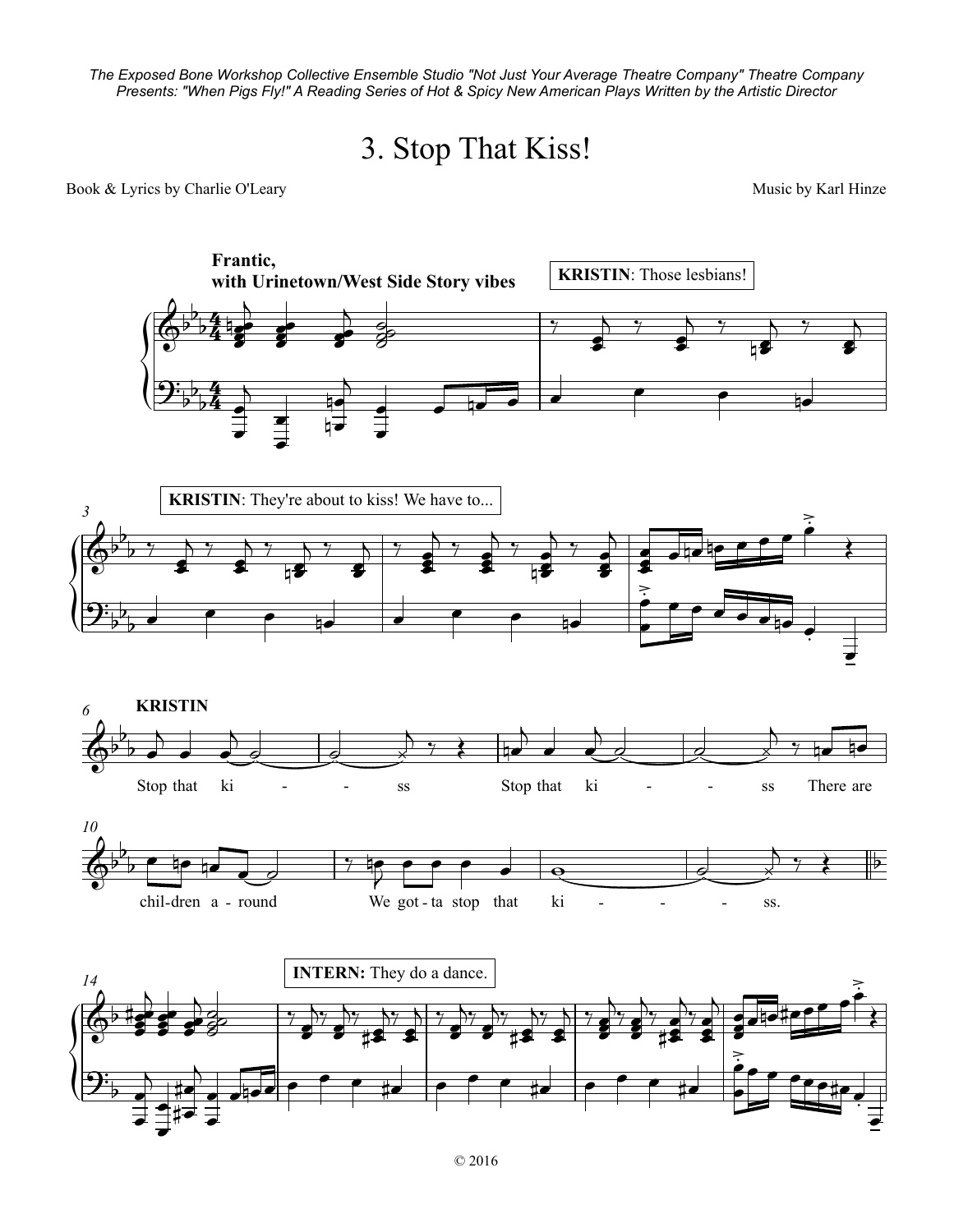

O'LEARY & HINZE: 3. Stop That Kiss!